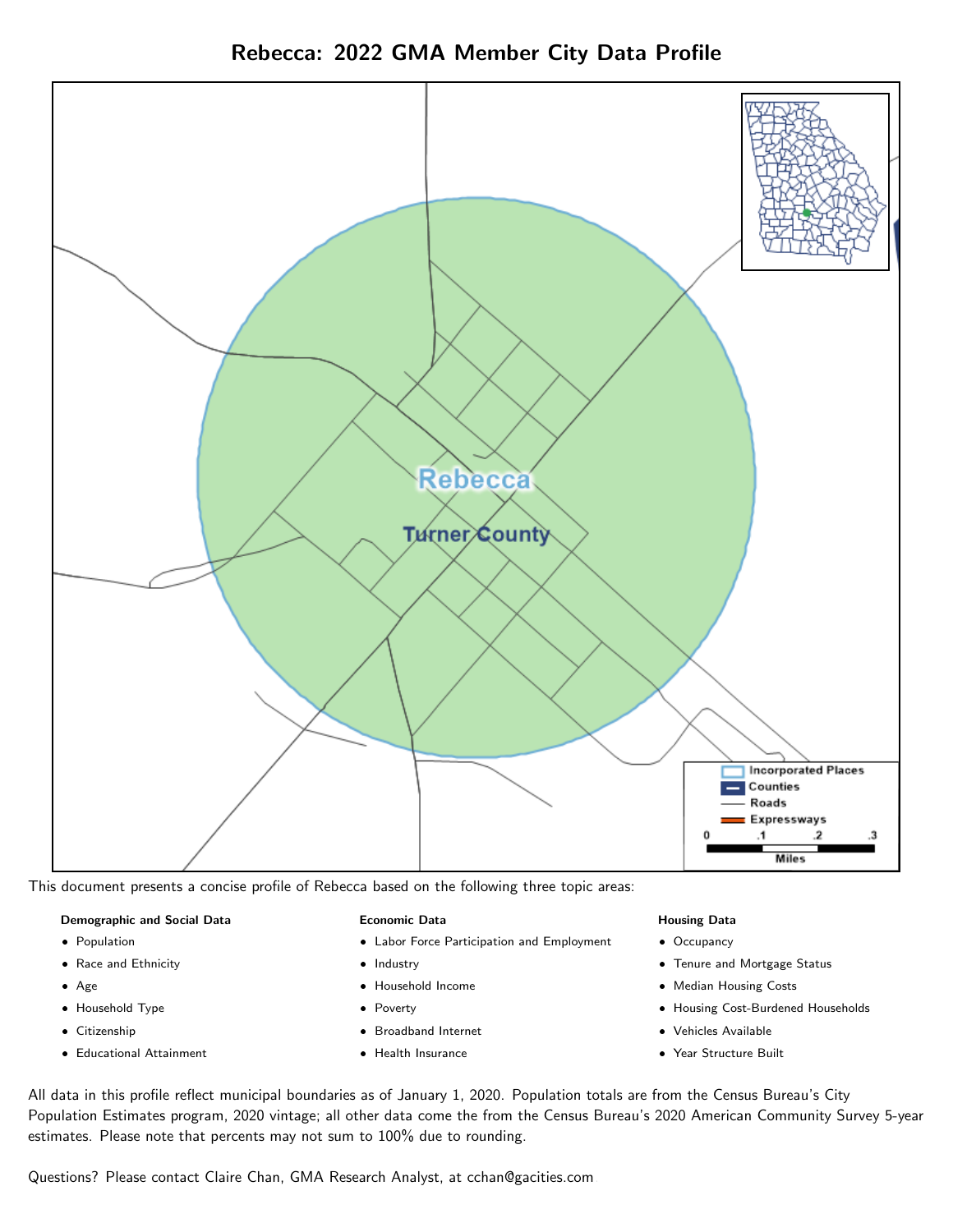# Rebecca: Demographic and Social





**Citizenship** 



Source: American Community Survey, 2020 5-year estimates, table B05002 Source: American Community Survey, 2020 5-year estimates, table B15002

Race and Ethnicity



Source: U.S. Census Bureau, City Population Estimates, 2020 vintage Source: American Community Survey, 2020 5-year estimates, table B03002

## Household Type



Source: American Community Survey, 2020 5-year estimates, table B01001 Source: American Community Survey, 2020 5-year estimates, table B11001

### Educational Attainment



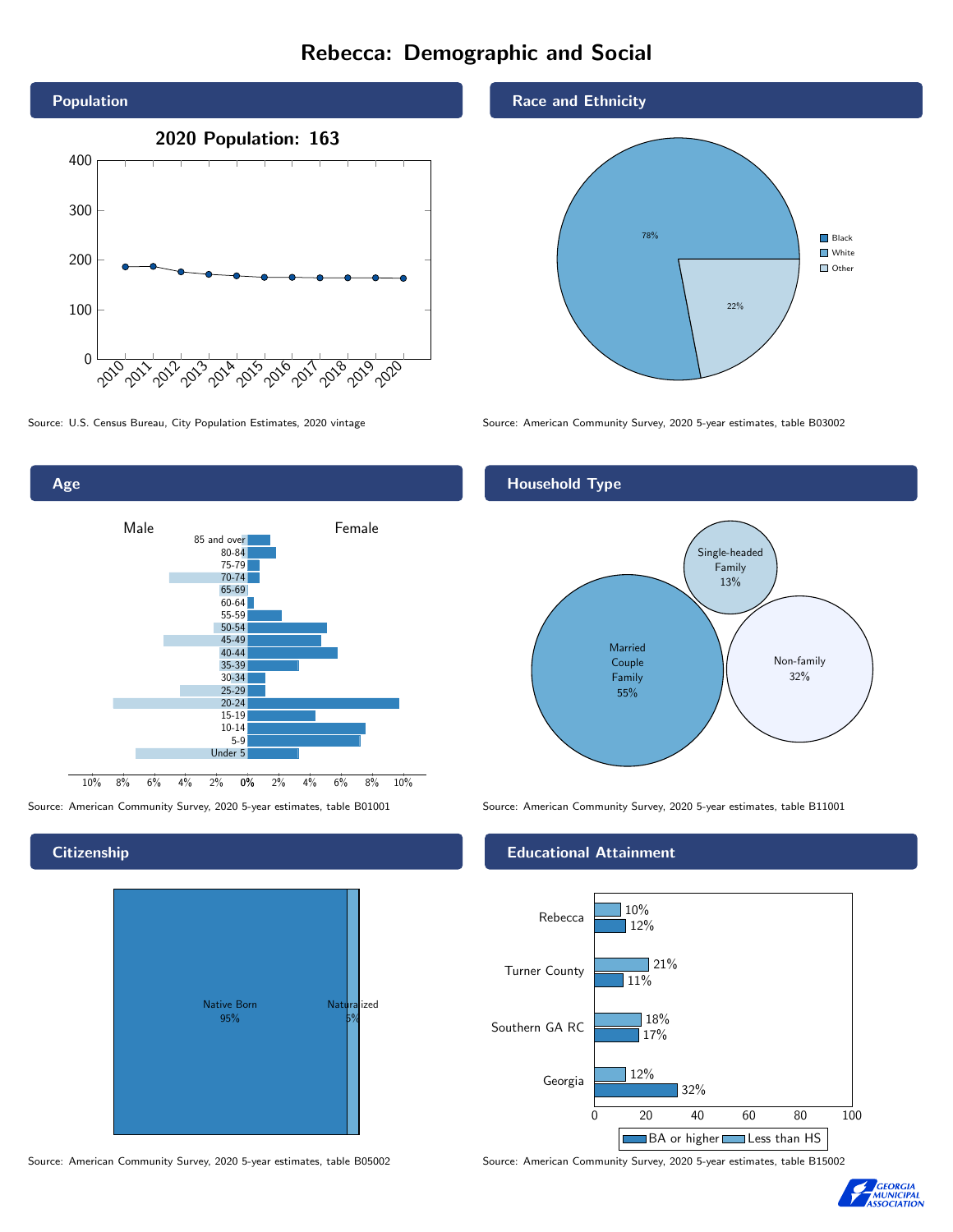# Rebecca: Economic



Source: American Community Survey, 2020 5-year estimates, table B23001 Note: Unemployment rate is based upon the civilian labor force.



Source: American Community Survey, 2020 5-year estimates, tables B19013 and B19025 Source: American Community Survey, 2020 5-year estimates, table B17010



Industry

| Agriculture, forestry, fishing and hunting, and mining      | 24%   |
|-------------------------------------------------------------|-------|
| Construction                                                | 8%    |
| Manufacturing                                               | $1\%$ |
| <b>Wholesale Trade</b>                                      | $0\%$ |
| Retail Trade                                                | 16%   |
| Transportation and warehousing, and utilities               | $0\%$ |
| Information                                                 | $0\%$ |
| Finance and insurance, real estate, rental, leasing         | 10%   |
| Professional, scientific, mgt, administrative, waste mgt    | 3%    |
| Educational services, and health care and social assistance | 27%   |
| Arts, entertainment, recreation, accommodation, food        | 6%    |
| service                                                     |       |
| Other services, except public administration                | $1\%$ |
| Public administration                                       | 6%    |

Source: American Community Survey, 2020 5-year estimates, table C24030

Poverty



## **Health Insurance**



Source: American Community Survey, 2020 5-year estimates, table B28002 Source: American Community Survey, 2020 5-year estimates, table B18135